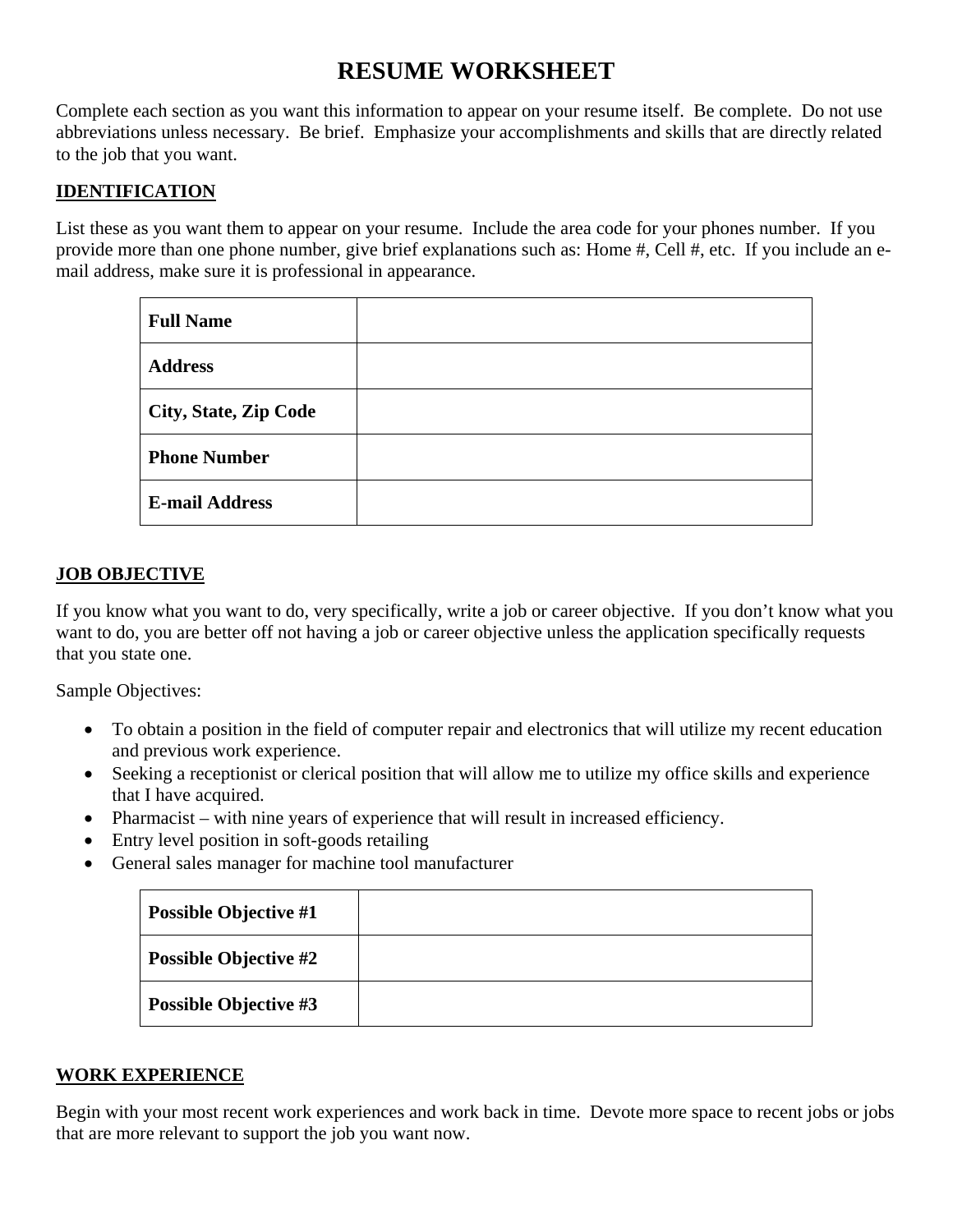For any dates on your resume, include the month and year only. Also, spell out the name of the month (i.e. August 2008 to April 2010).

| <b>MOST RECENT JOB</b>                                                                                                                                                                       |  |
|----------------------------------------------------------------------------------------------------------------------------------------------------------------------------------------------|--|
| <b>Company Name</b>                                                                                                                                                                          |  |
| City & State                                                                                                                                                                                 |  |
| <b>Dates of Employment</b>                                                                                                                                                                   |  |
| <b>Job Title</b>                                                                                                                                                                             |  |
| <b>Job Description</b><br>(Tell what you did, as<br>clearly and exactly as you<br>can. Emphasize results<br>and accomplishments<br>directly attributable to the<br>fact that you were there) |  |

|                                                                                                                                                                                                                                                              | <b>NEXT MOST RECENT JOB</b> |
|--------------------------------------------------------------------------------------------------------------------------------------------------------------------------------------------------------------------------------------------------------------|-----------------------------|
| <b>Company Name</b>                                                                                                                                                                                                                                          |                             |
| City & State                                                                                                                                                                                                                                                 |                             |
| <b>Dates of Employment</b>                                                                                                                                                                                                                                   |                             |
| <b>Job Title</b>                                                                                                                                                                                                                                             |                             |
| <b>Job Description</b><br>(Unless this job is<br>important in supporting<br>your current job objective,<br>be briefer with the<br>description. Eliminate<br>repetitions. List only<br>important results,<br>accomplishments, duties<br>or responsibilities). |                             |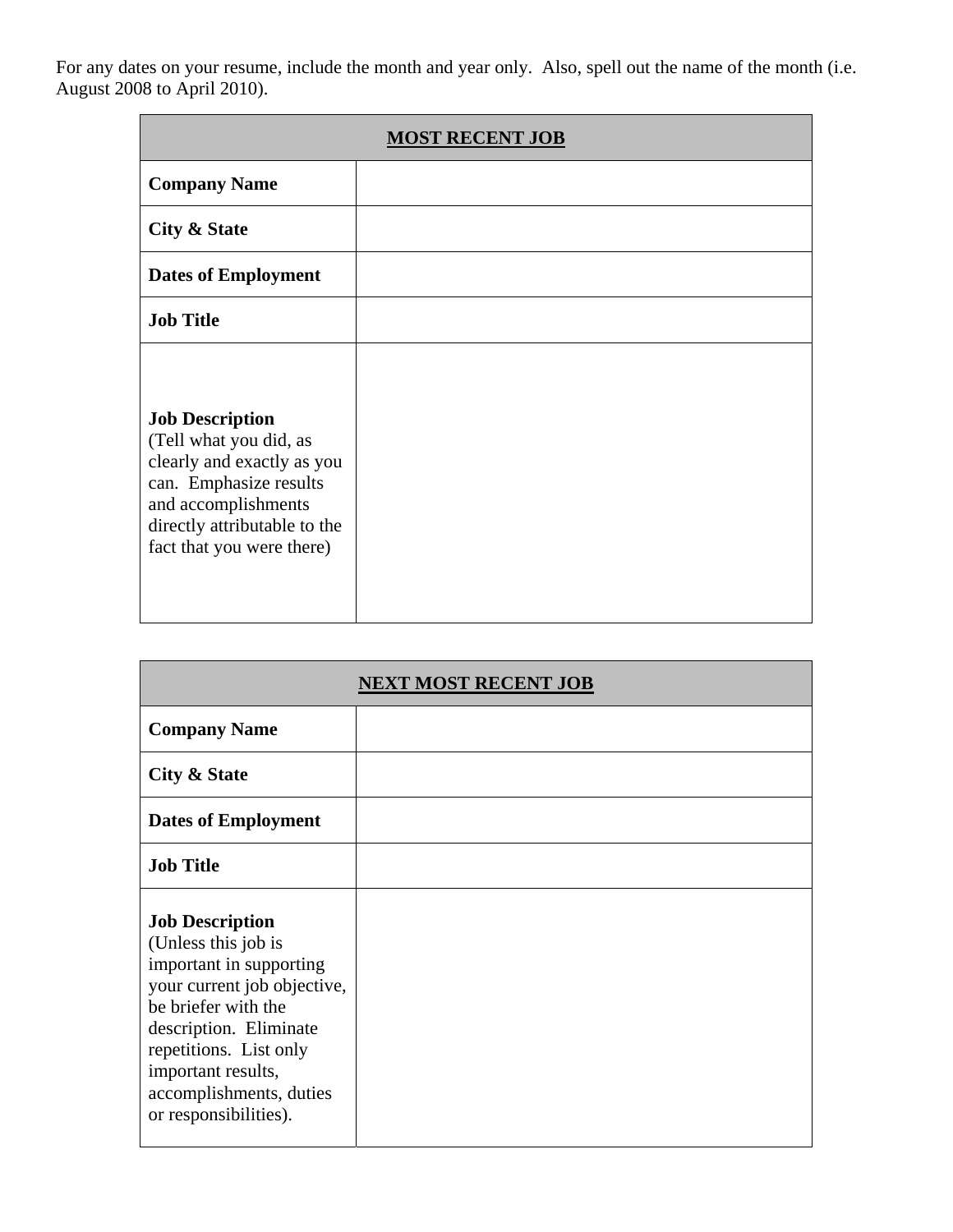| <b>THIRD MOST RECENT JOB</b>                                                                                                                                                                                                                                 |  |
|--------------------------------------------------------------------------------------------------------------------------------------------------------------------------------------------------------------------------------------------------------------|--|
| <b>Company Name</b>                                                                                                                                                                                                                                          |  |
| City & State                                                                                                                                                                                                                                                 |  |
| <b>Dates of Employment</b>                                                                                                                                                                                                                                   |  |
| <b>Job Title</b>                                                                                                                                                                                                                                             |  |
| <b>Job Description</b><br>(Unless this job is<br>important in supporting<br>your current job objective,<br>be briefer with the<br>description. Eliminate<br>repetitions. List only<br>important results,<br>accomplishments, duties<br>or responsibilities). |  |

| <b>FOURTH MOST RECENT JOB</b>                                                                                                                                                                                                                                |  |
|--------------------------------------------------------------------------------------------------------------------------------------------------------------------------------------------------------------------------------------------------------------|--|
| <b>Company Name</b>                                                                                                                                                                                                                                          |  |
| City & State                                                                                                                                                                                                                                                 |  |
| <b>Dates of Employment</b>                                                                                                                                                                                                                                   |  |
| <b>Job Title</b>                                                                                                                                                                                                                                             |  |
| <b>Job Description</b><br>(Unless this job is<br>important in supporting<br>your current job objective,<br>be briefer with the<br>description. Eliminate<br>repetitions. List only<br>important results,<br>accomplishments, duties<br>or responsibilities). |  |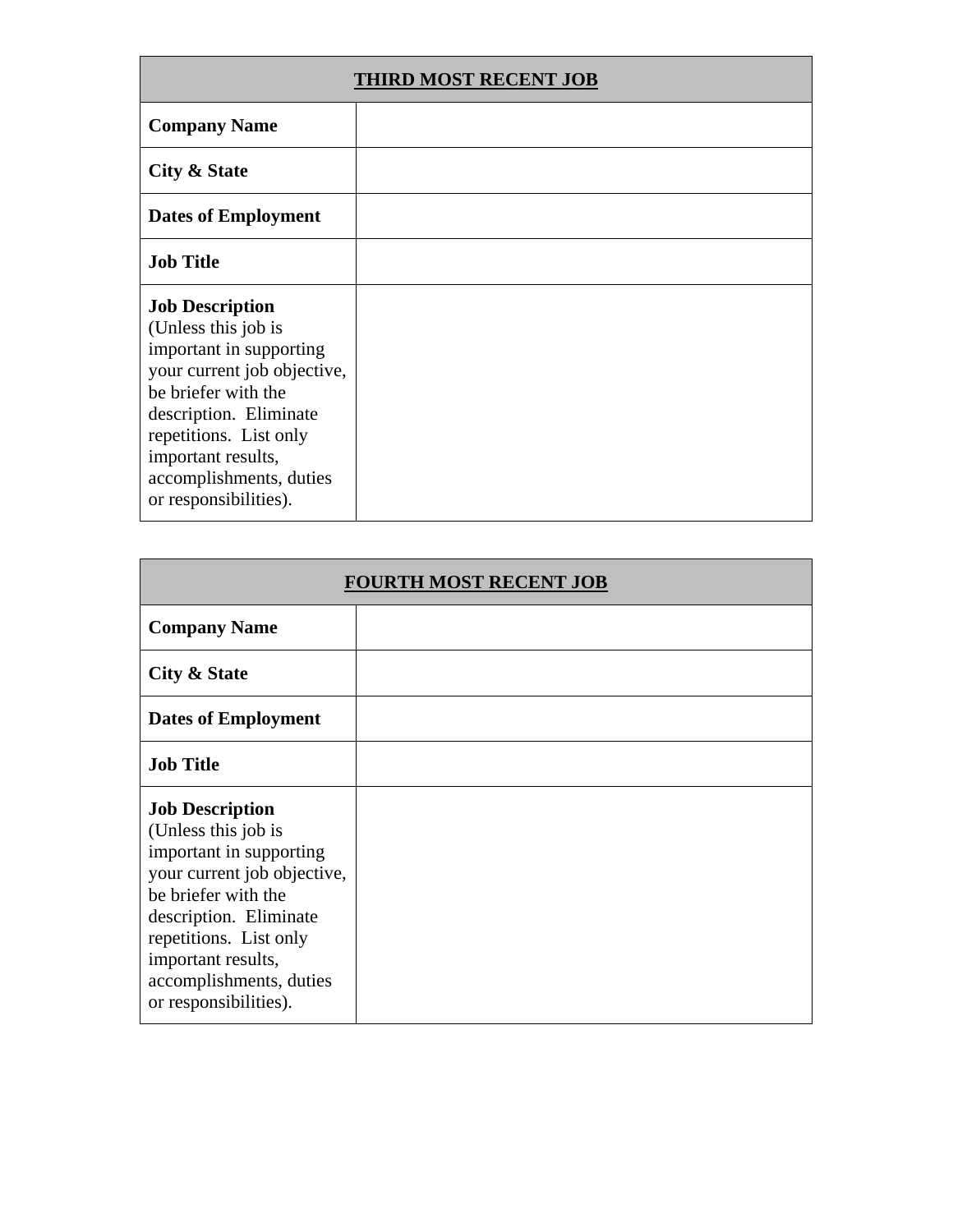## **MILITARY EXPERIENCE**

| <b>Service</b>                                                                           |  |
|------------------------------------------------------------------------------------------|--|
| <b>Rank</b>                                                                              |  |
| <b>Inclusive Dates</b><br>(Include month & year.<br>Spell out the name of the<br>month). |  |
| <b>Responsibilities</b>                                                                  |  |
| <b>Demonstrated Skills</b>                                                               |  |
| Accomplishments &<br><b>Significant Contributions</b>                                    |  |
| <b>Reserve Status</b>                                                                    |  |

# **EDUCATIONAL DATA**

| <b>High School Name</b>                                                                    |  |
|--------------------------------------------------------------------------------------------|--|
| City & State                                                                               |  |
| <b>Dates of Attendance</b><br>(Month & year only. Spell)<br>out the name of the<br>month). |  |
| <b>Degree or GED Obtained</b>                                                              |  |
| <b>Awards or Honors</b>                                                                    |  |

| <b>College or Vocational</b> |  |
|------------------------------|--|
| <b>School Name</b>           |  |
| City & State                 |  |
| <b>Dates of Attendance</b>   |  |
| (Month & year only. Spell)   |  |
| out the name of the month).  |  |
| <b>Degree or Certificate</b> |  |
| <b>Obtained</b>              |  |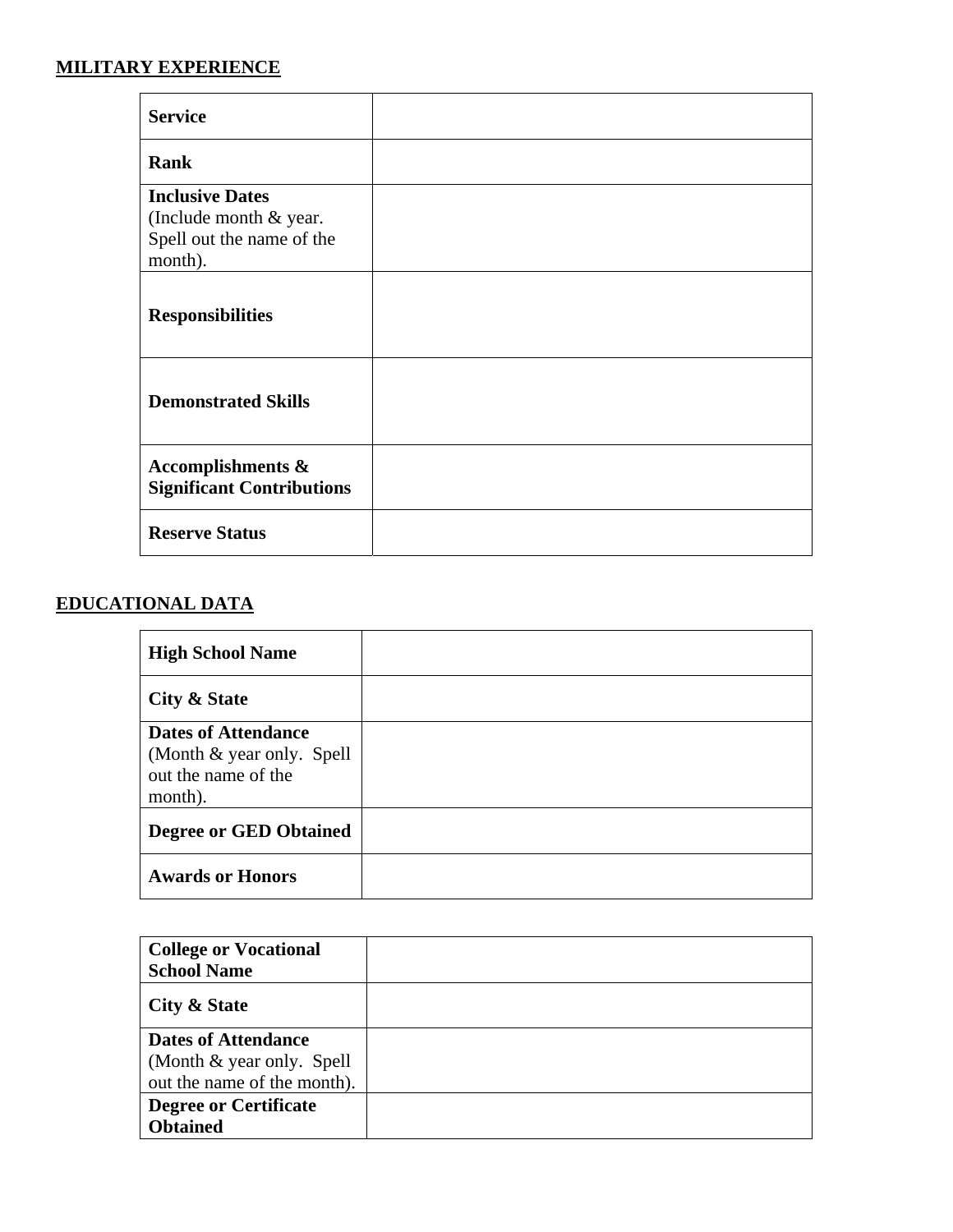| <b>Demonstrated Skills or</b><br><b>Abilities</b> |  |
|---------------------------------------------------|--|
| <b>Student Activities</b>                         |  |
| <b>Awards or Honors</b>                           |  |

| <b>College or Vocational</b>                      |  |
|---------------------------------------------------|--|
| <b>School Name</b>                                |  |
| City & State                                      |  |
| <b>Dates of Attendance</b>                        |  |
| (Month & year only. Spell)                        |  |
| out the name of the month).                       |  |
| <b>Degree or Certificate</b>                      |  |
| <b>Obtained</b>                                   |  |
| <b>Demonstrated Skills or</b><br><b>Abilities</b> |  |
| <b>Student Activities</b>                         |  |
| <b>Awards or Honors</b>                           |  |

# **COMMUNITY, CIVIC OR VOLUNTEER EXPERIENCE**

| <b>Name of Organization</b>                                                                                           |  |
|-----------------------------------------------------------------------------------------------------------------------|--|
| City & State                                                                                                          |  |
| <b>Dates of Participation</b><br>(Month & year only. Spell)<br>out the name of the month).<br>Nature of Involvement & |  |
| <b>Any Offices Held</b><br><b>Demonstrated Skills or</b><br><b>Abilities</b>                                          |  |
| <b>Significant Contributions</b><br>& Achievements                                                                    |  |

| <b>Name of Organization</b> |  |
|-----------------------------|--|
| City & State                |  |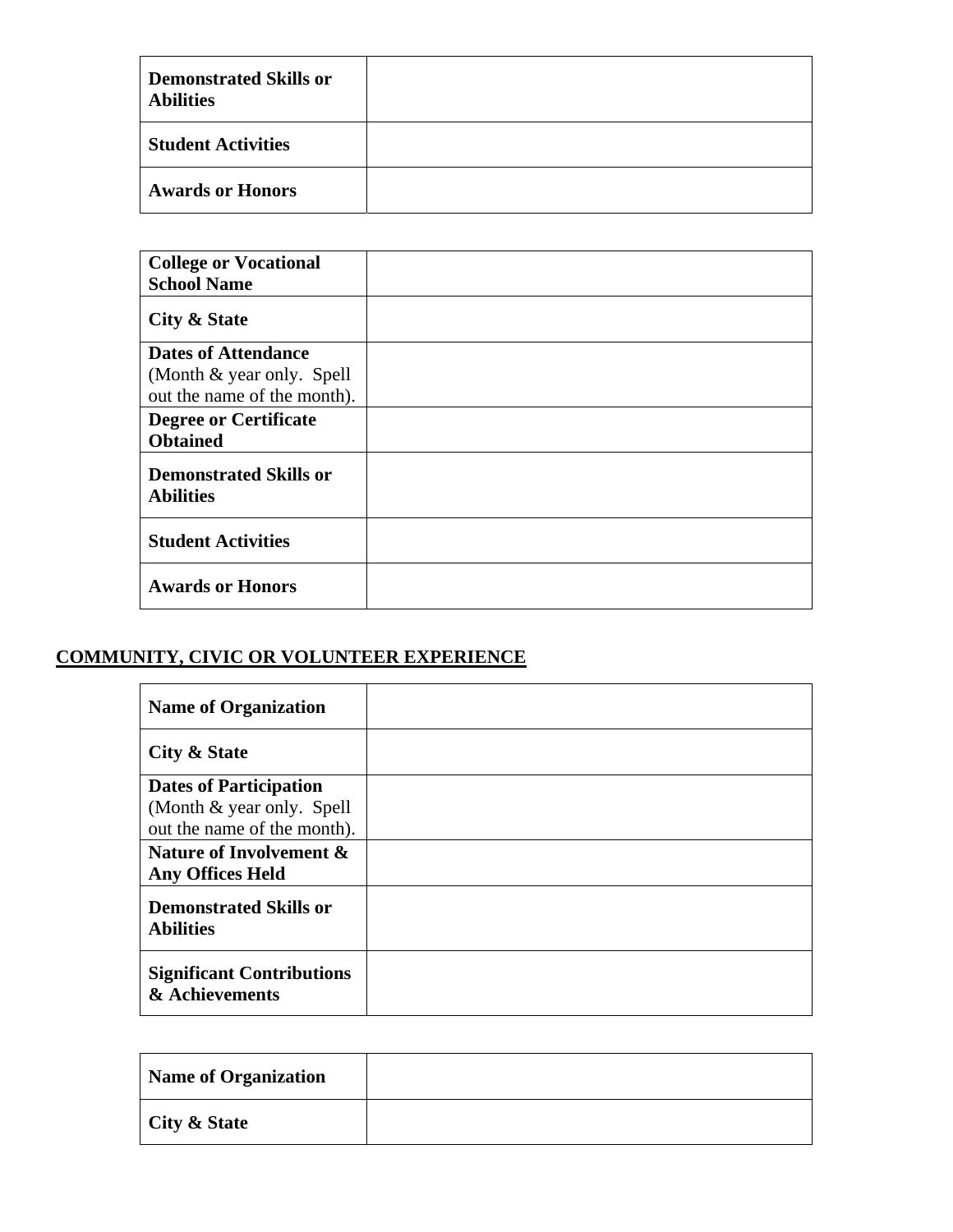| <b>Dates of Participation</b>                      |  |
|----------------------------------------------------|--|
| (Month & year only. Spell)                         |  |
| out the name of the month).                        |  |
| Nature of Involvement &                            |  |
| <b>Any Offices Held</b>                            |  |
| <b>Demonstrated Skills or</b><br><b>Abilities</b>  |  |
| <b>Significant Contributions</b><br>& Achievements |  |

# **HONORS, AWARDS, AND ACHIEVEMENTS**

What non-school related organizations have you joined? Do you belong to a church group? Do you have volunteer experience? Coaching experience? Tutoring or mentoring experience?

| <b>Foreign Languages &amp;</b><br><b>Degree of Competency</b> |  |
|---------------------------------------------------------------|--|
| <b>Interests &amp; Activities</b>                             |  |
| (List interests $\&$ activities                               |  |
| that support your                                             |  |
| objective).                                                   |  |
| <b>Special Skills or Talents</b>                              |  |
| (List the skills $\&$ talents                                 |  |
| that support your                                             |  |
| objective).                                                   |  |
| <b>Special Awards or</b><br><b>Recognition</b>                |  |

| <b>Achievement #1</b>                            |  |
|--------------------------------------------------|--|
| How did you initially<br>become involved?        |  |
| What did you do?                                 |  |
| How did you do it?                               |  |
| What was especially<br>enjoyable about doing it? |  |

| <b>Achievement #2</b> |  |
|-----------------------|--|
|                       |  |